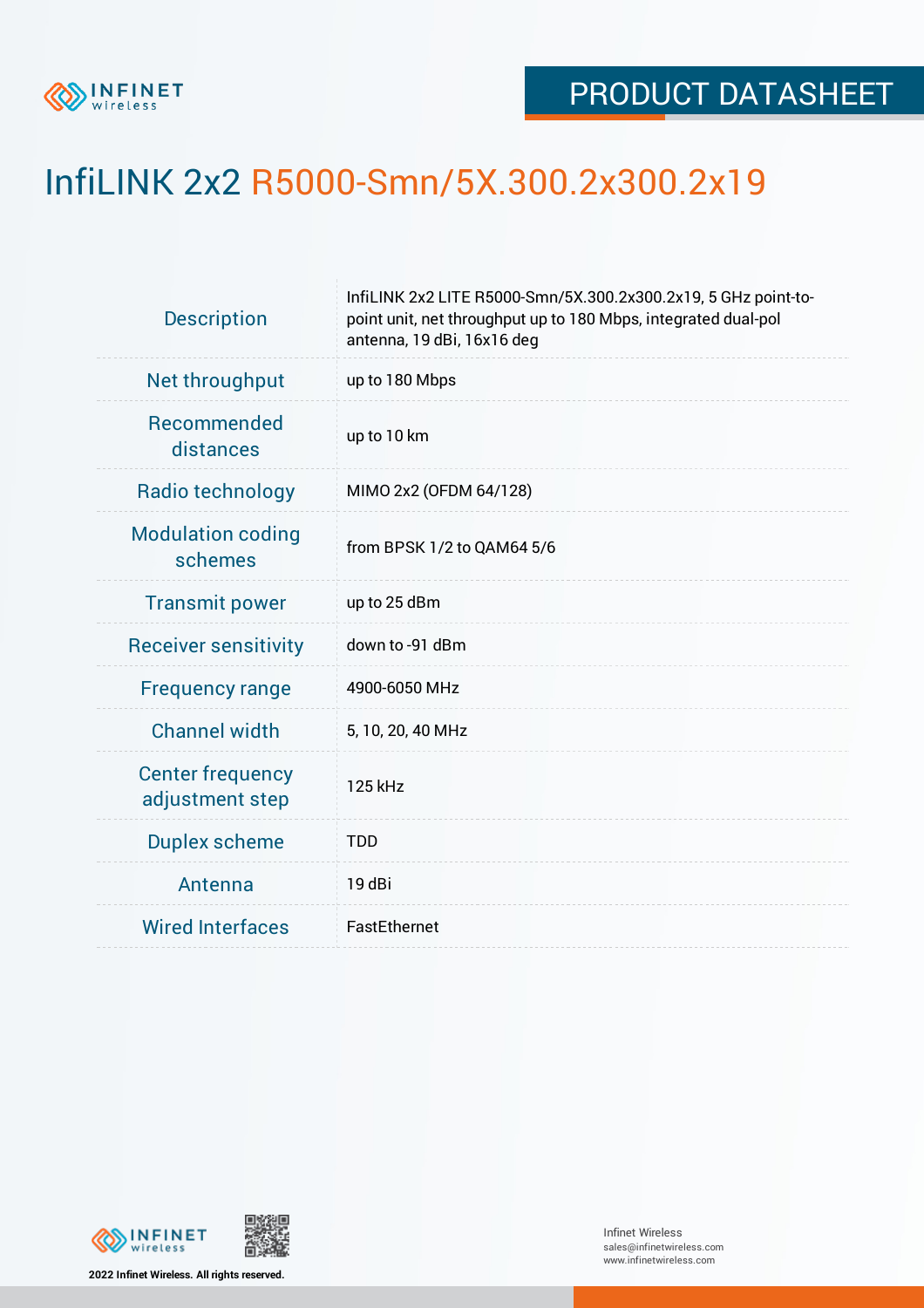

## PRODUCT DATASHEET

## InfiLINK 2x2 R5000-Smn/5X.300.2x300.2x19

| Consumption                | up to 15 W                                                                                                                                                                                                                                                                                                    |                      |                |                 |      |                      |  |  |
|----------------------------|---------------------------------------------------------------------------------------------------------------------------------------------------------------------------------------------------------------------------------------------------------------------------------------------------------------|----------------------|----------------|-----------------|------|----------------------|--|--|
| <b>Power options</b>       | 110-240 VAC @ 50/60 Hz, +956 VDC                                                                                                                                                                                                                                                                              |                      |                |                 |      |                      |  |  |
| <b>Outdoor Unit (ODU)</b>  | 209 x 206 x 72 mm, 1.0 kg                                                                                                                                                                                                                                                                                     |                      |                |                 |      |                      |  |  |
|                            |                                                                                                                                                                                                                                                                                                               |                      |                |                 |      |                      |  |  |
| <b>Part Number Options</b> | Prefix                                                                                                                                                                                                                                                                                                        | Freq.<br><b>Band</b> | <b>Bitrate</b> | Output<br>Power | Ant. | Capacity             |  |  |
|                            | R5000-<br>Smn                                                                                                                                                                                                                                                                                                 | 5X                   | <i>300</i>     | 2x300           | 2x19 | 8<br>20<br>50<br>300 |  |  |
| <b>Part Number Example</b> | R5000-Smn/5X.300.2x300.2x19 50                                                                                                                                                                                                                                                                                |                      |                |                 |      |                      |  |  |
| <b>Packing List</b>        | - Outdoor unit R5000-Smn/5X.300.2x300.2x19 - 1 pcs.<br>- Power Supply IDU-CPE(48V) - 1 pcs.<br>- Power Cord - 1 pcs.<br>- Cable Gland - 1 pcs.<br>- Standard RJ-45 connector - 1 pcs.<br>- Shielded RJ-45 connector - 1 pcs.<br>- RJ-45 Plug Cap - 1 pcs.<br>- Clamp - 2 pcs.<br>- Quick Start Guide - 1 pcs. |                      |                |                 |      |                      |  |  |



**2022 Infinet Wireless. All rights reserved.**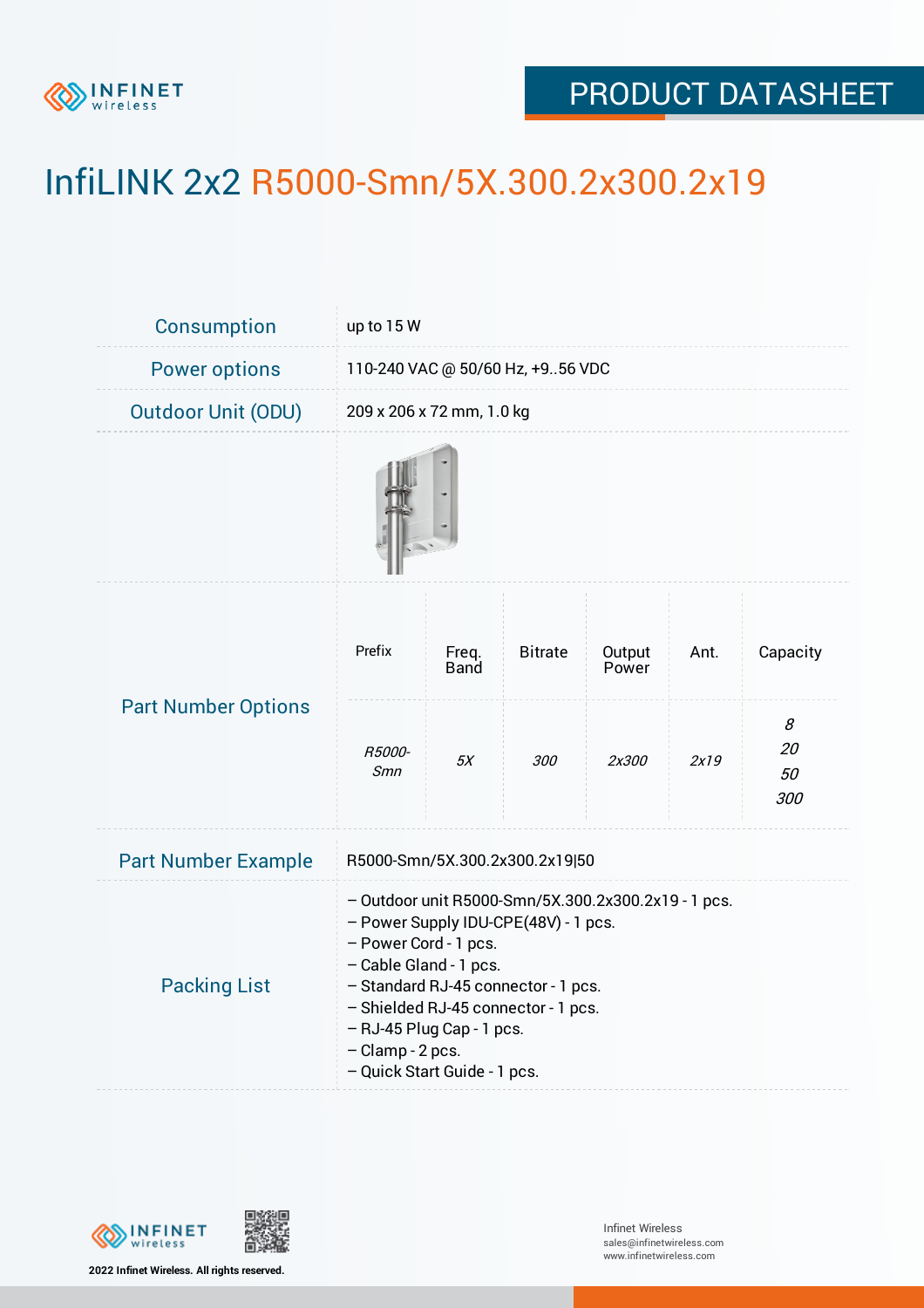

## PRODUCT DATASHEET

# InfiLINK 2x2 R5000-Smn/5X.300.2x300.2x19

### Features

#### **RADIO**

- **Voice/RTP Aware Superpacketing**
- **DFS**
- **Automatic Bitrate Control** Þ
- Þ **Automatic Transmit Power Control**
- ь **TDD synchronization using AUX-ODU-SYNC (excluding Smn/Lmn)**
- **Spectrum Analyzer mode** ۰
- **Channel testing tools** ١

#### **NETWORKING**

- **Ethernet-over-IP and IP-over-IP tunneling**
- Þ **ARP protocol support**
- ۱ **MAC/IP filtering**
- Þ **Full-fledged 2nd layer switch**
- Þ **RIPv2 / OSPFv2 /static routing**
- **L2/L3 Firewall** Þ
- **NAT (multipool, H.323-aware)** Þ
- Þ **DHCP client/server/relay**

#### **MANAGEMENT FEATURES**

- **Various Management Protocols: HTTP, HTTPS, Telnet, SSH, SNMP v1/2c/3 (MIB-II and proprietary MIBs)**
- **Graphical User Interface**
- **LED Indication: power status, wireless and wired link status, signal level**
- **Antenna alignment tool**
- ٠ **Automatic software update**
- **Online monitoring with proprietary EMS InfiMONITOR.**

#### **QUALITY-OF-SERVICE**

- **17 priority queues**
- **IEEE 802.1p support**
- **IP TOS / DiffServ support**
- ٠ **Full voice support**
- **Traffic limiting (absolute, relative, mixed)** ٠
- **Traffic redirection**